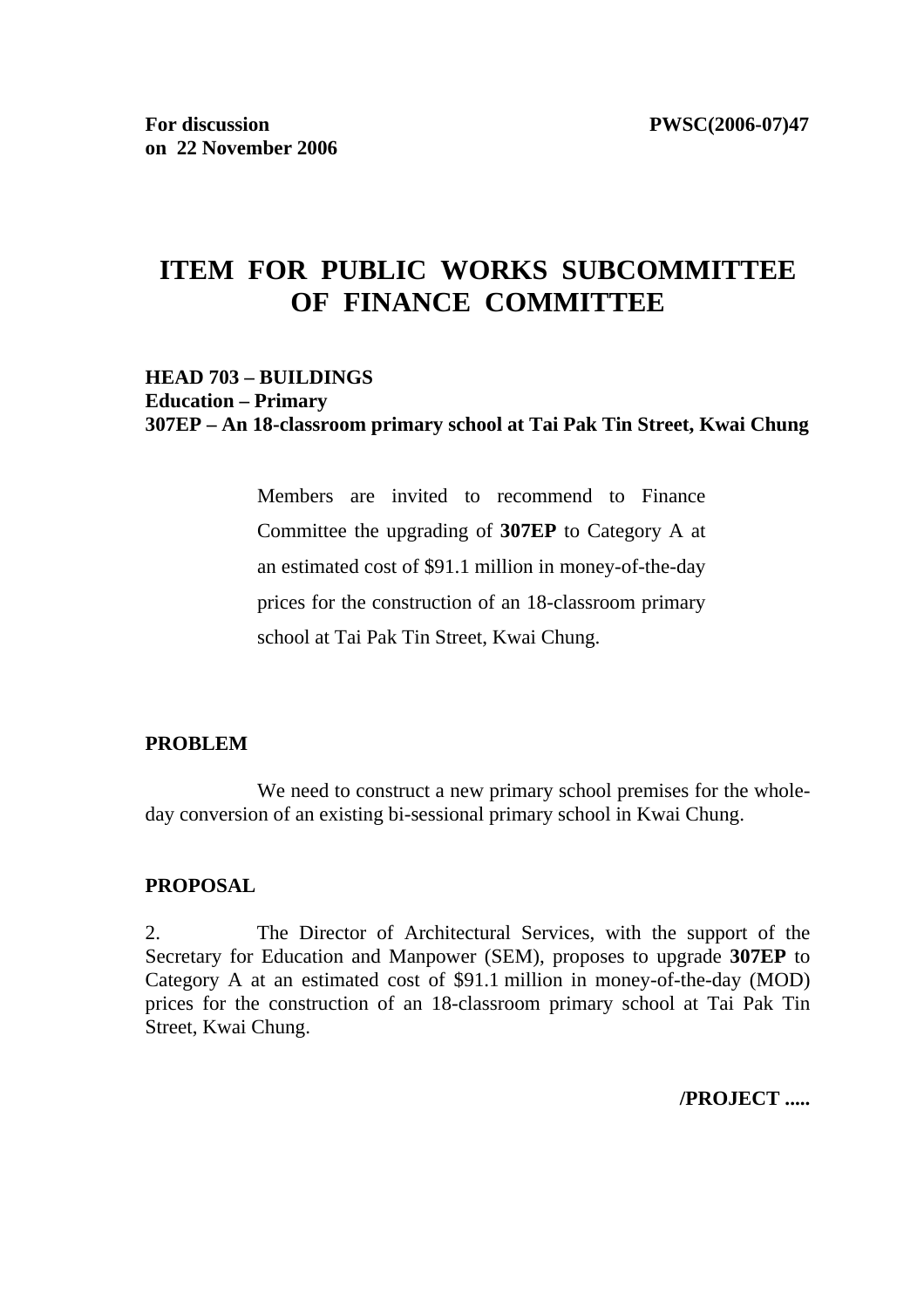# **PROJECT SCOPE AND NATURE**

| 3. |                 | The proposed primary school will have the following facilities <sup>1</sup> –                                                      |
|----|-----------------|------------------------------------------------------------------------------------------------------------------------------------|
|    |                 | (a) 18 classrooms;                                                                                                                 |
|    |                 | (b) six special rooms, including a computer-assisted<br>learning room and a language room;                                         |
|    | (c)             | three small group teaching rooms;                                                                                                  |
|    | (d)             | a guidance activity room;                                                                                                          |
|    | (e)             | an interview room;                                                                                                                 |
|    |                 | $(f)$ a staff room;                                                                                                                |
|    |                 | (g) a staff common room;                                                                                                           |
|    |                 | (h) a student activity centre;                                                                                                     |
|    | (i)             | a conference room;                                                                                                                 |
|    | (j)             | a library;                                                                                                                         |
|    | (k)             | an assembly hall (which can be used for a wide range<br>of physical activities such as badminton, gymnastics<br>and table-tennis); |
|    | (1)             | a multi-purpose area;                                                                                                              |
|    |                 | (m) a basketball court on the roof top of the assembly hall<br>block; and                                                          |
|    | (n)             | ancillary accommodation, including a lift and relevant<br>facilities for the handicapped.                                          |
|    | The<br>proposed | $/$ The<br>school<br>will<br>the<br>planning<br>of<br>providing<br>target<br>meet                                                  |

<sup>1</sup> A running track is not provided due to site constraints. The space on the ground floor only allows us to provide a running track of 20m, which is inadequate for proper running activities that require some distance for acceleration and deceleration. Besides, the space is also used for carpark and car lay-by which may impose danger to running activities.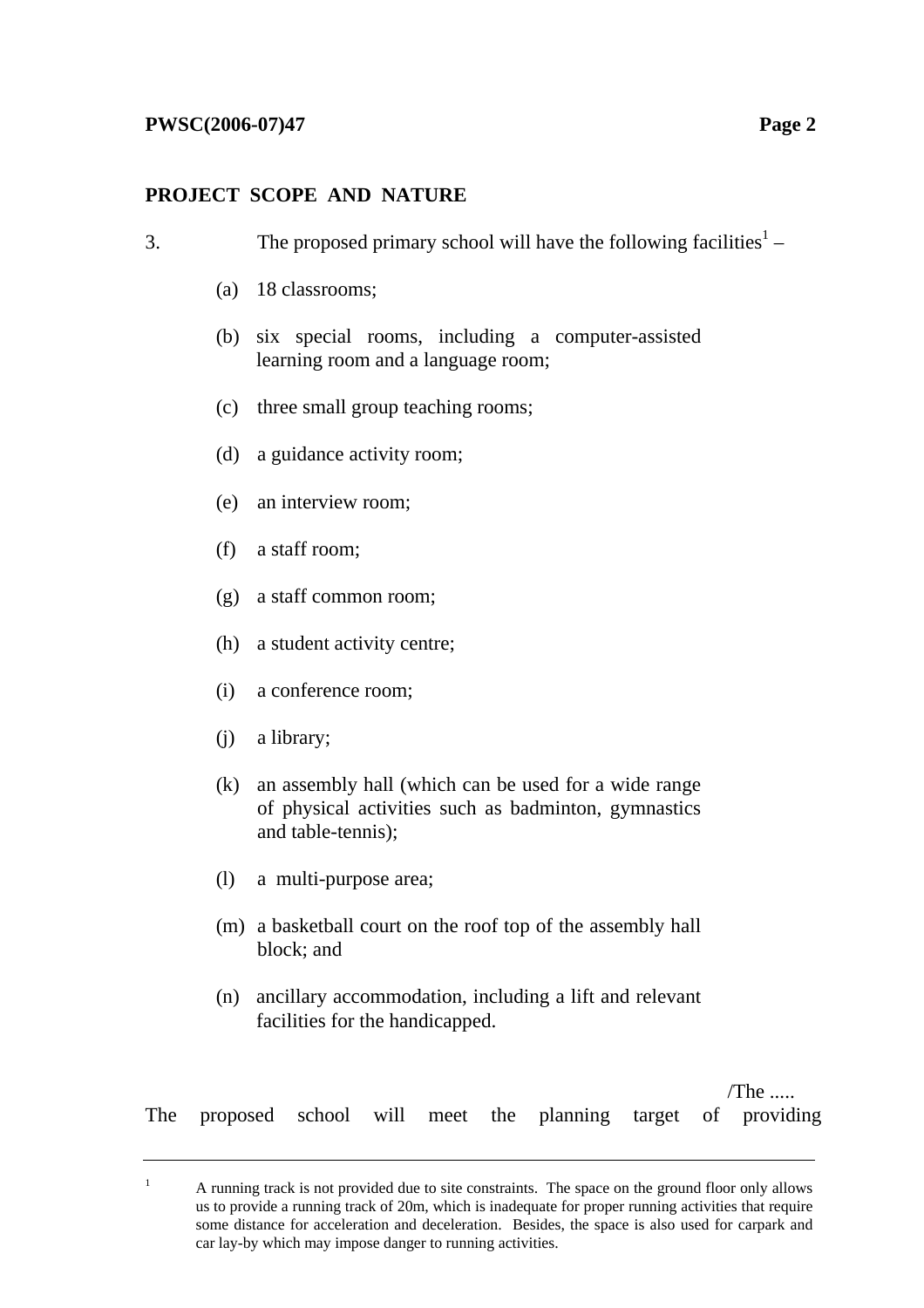——— ———

two square metres  $(m<sup>2</sup>)$  of open space per student. A site plan is at Enclosure 1 and views of the school premises (artist's impression) are at Enclosure 2. Subject to Members' approval, we plan to start the construction works in April 2007 for completion in January 2009.

# **JUSTIFICATION**

4. It is Government's policy to implement whole-day primary schooling for virtually all primary school students by the 2007/08 school year. In the 2006/07 school year, 90% of primary school places are in whole-day mode. To facilitate implementation of the policy, we have included in our School Building Programme 16 school projects, including **307EP**.

5. Upon completion, **307EP** will provide 18 classrooms and other facilities for accommodating one session of an existing bi-sessional primary school in Kwai Tsing district, and in so doing enable both sessions to switch to whole-day operation. The School currently operates 47 bi-sessional classes from a 26-classroom premises.

### **FINANCIAL IMPLICATIONS**

6. We estimate the capital cost of the project to be \$91.1 million in MOD prices (see paragraph 7 below), made up as follows –

|     | \$ million               |      |             |  |  |  |
|-----|--------------------------|------|-------------|--|--|--|
| (a) | Slope stablisiation      | 2.1  |             |  |  |  |
| (b) | Piling                   | 11.4 |             |  |  |  |
| (c) | <b>Building</b>          | 39.5 |             |  |  |  |
| (d) | <b>Building services</b> | 14.0 |             |  |  |  |
| (e) | Drainage                 | 1.5  |             |  |  |  |
| (f) | <b>External works</b>    | 5.1  | /\$ million |  |  |  |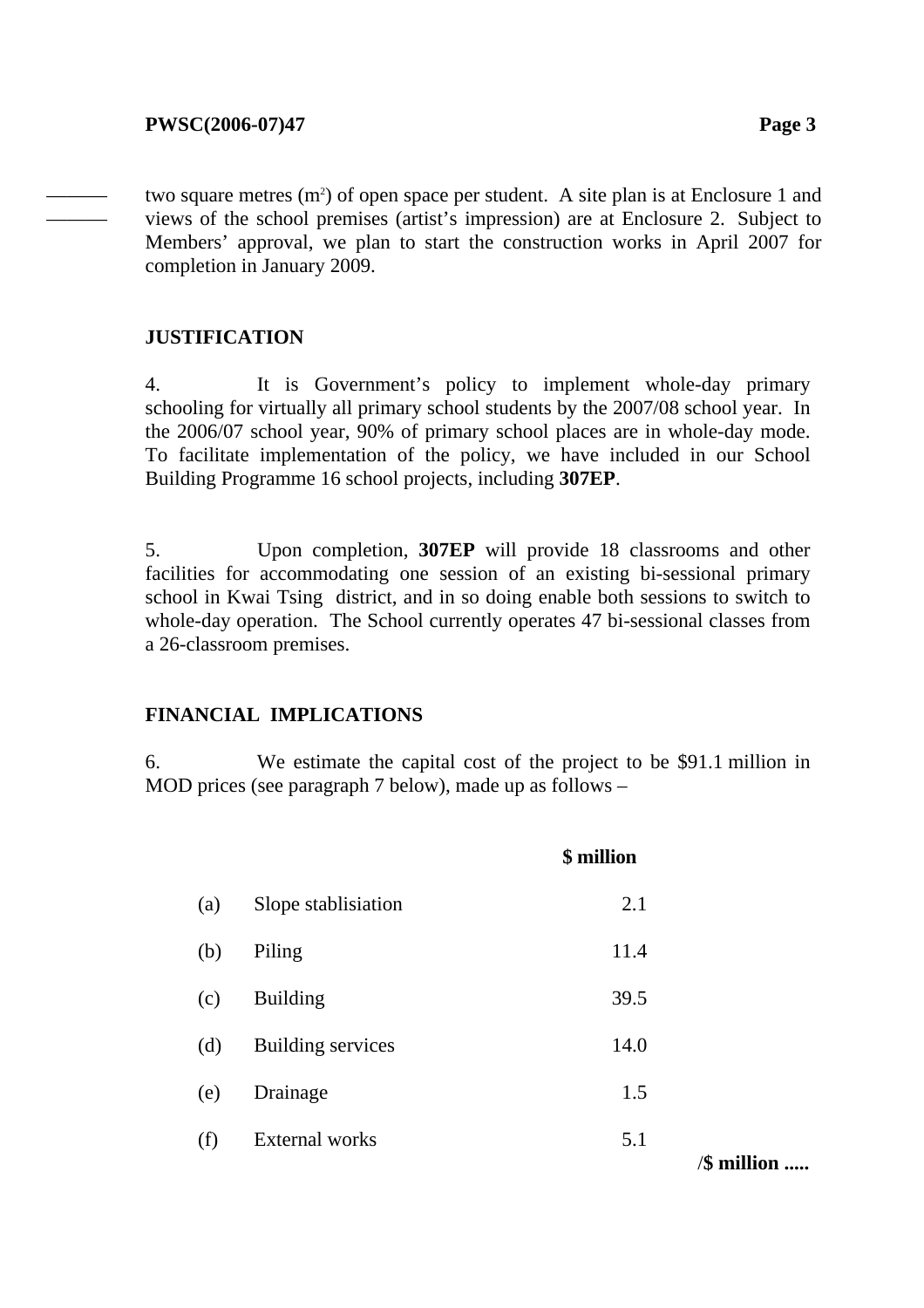———

———

|     | <b>d</b> million                     |     |      |                               |  |  |
|-----|--------------------------------------|-----|------|-------------------------------|--|--|
| (g) | Furniture and equipment <sup>2</sup> |     | 2.9  |                               |  |  |
| (h) | Consultants' fees for $-$            |     | 4.6  |                               |  |  |
|     | Contract administration<br>(i)       | 1.4 |      |                               |  |  |
|     | Site supervision<br>(ii)             | 3.2 |      |                               |  |  |
| (i) | Contingencies                        |     | 7.8  |                               |  |  |
|     | Sub-total                            |     | 88.9 | (in September<br>2006 prices) |  |  |
| (i) | Provision for price adjustment       |     | 2.2  |                               |  |  |
|     | Total                                |     | 91.1 | (in MOD prices)               |  |  |
|     |                                      |     |      |                               |  |  |

**\$ million** 

We propose to engage consultants to undertake contract administration and site supervision of the project. A detailed breakdown of the estimate for consultants' fees by man-months is at Enclosure 3. The construction floor area (CFA) of **307EP** is 8 550 m<sup>2</sup>. The estimated construction unit cost, represented by the building and the building services costs, is  $$6,257$  per m<sup>2</sup> of CFA in September 2006 prices. We consider this comparable to similar school projects built by the Government. A comparison of the reference cost for an 18-classroom primary school based on an uncomplicated site with no unusual environmental or geotechnical constraints with the estimated costs for **307EP** is at Enclosure 4.

7. Subject to approval, we will phase the expenditure as follows –

| Year        | \$ million  | <b>Price adjustment</b> | \$ million |
|-------------|-------------|-------------------------|------------|
|             | (Sept 2006) | factor                  | (MOD)      |
| $2007 - 08$ | 26.5        | 1.01250                 | 26.8       |

/**Year .....**

 $\overline{2}$  Based on the standard furniture and equipment reference list prepared by the Education and Manpower Bureau for a new 18-classroom primary school adopting the standard schedule of accommodation.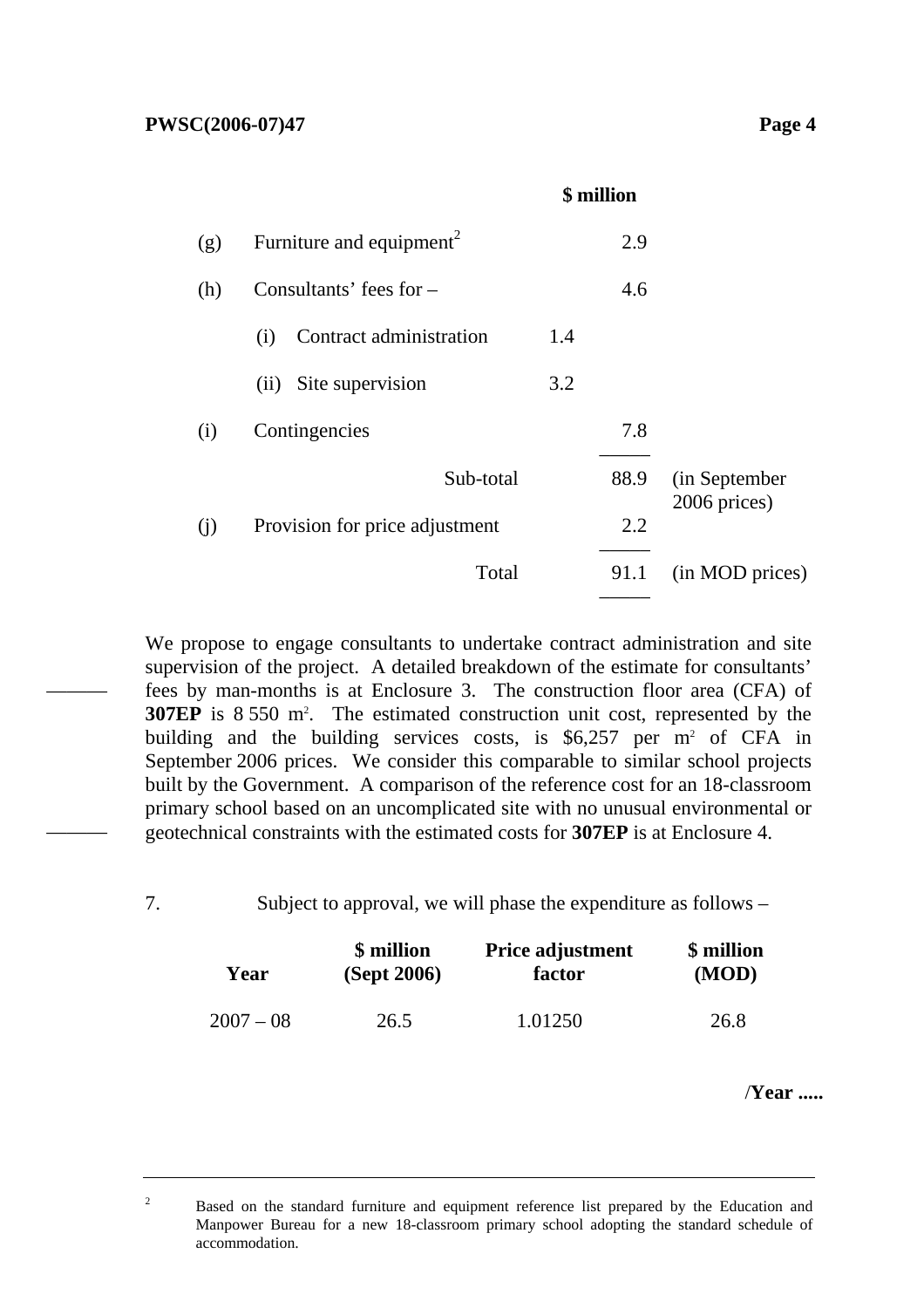| Year        | \$ million<br>(Sept 2006) | Price adjustment<br>factor | \$ million<br>(MOD) |
|-------------|---------------------------|----------------------------|---------------------|
| $2008 - 09$ | 50.5                      | 1.02769                    | 51.9                |
| $2009 - 10$ | 9.4                       | 1.04310                    | 9.8                 |
| $2010 - 11$ | 2.5                       | 1.05875                    | 2.6                 |
|             | 88.9                      |                            | 91.1                |

8. We have derived the MOD estimates on the basis of the Government's latest forecast of trend rate of change in the prices of public sector building and construction output for the period 2007 to 2011. We will award the contract on a lump-sum basis because we can clearly define the scope of the works in advance. The contract will not provide for price adjustment because the contract period will not exceed 21 months.

——— ———

9. The cost of furniture and equipment, estimated to be \$2.9 million, will be borne by the Government. This is in line with the existing policy.

10. We estimate the annual recurrent expenditure for **307EP** to be \$15.3 million.

## **PUBLIC CONSULTATION**

11. We consulted the Kwai Tsing District Council on **307EP** on 10 October 2006. Members of the Council supported the project.

12. We consulted the Legislative Council Panel on Education (the Panel) on 24 October 2005 on our review of the School Building Programme. Members generally supported our recommendation to proceed with school projects for converting existing bi-sessional primary schools to whole-day operation. Members noted then that **307EP** would proceed if the bi-sessional primary school in Kwai Tsing district allocated the school premises could maintain its student enrolment in the 2006/07 school year at least at the level in the previous school year. This condition has been fulfilled.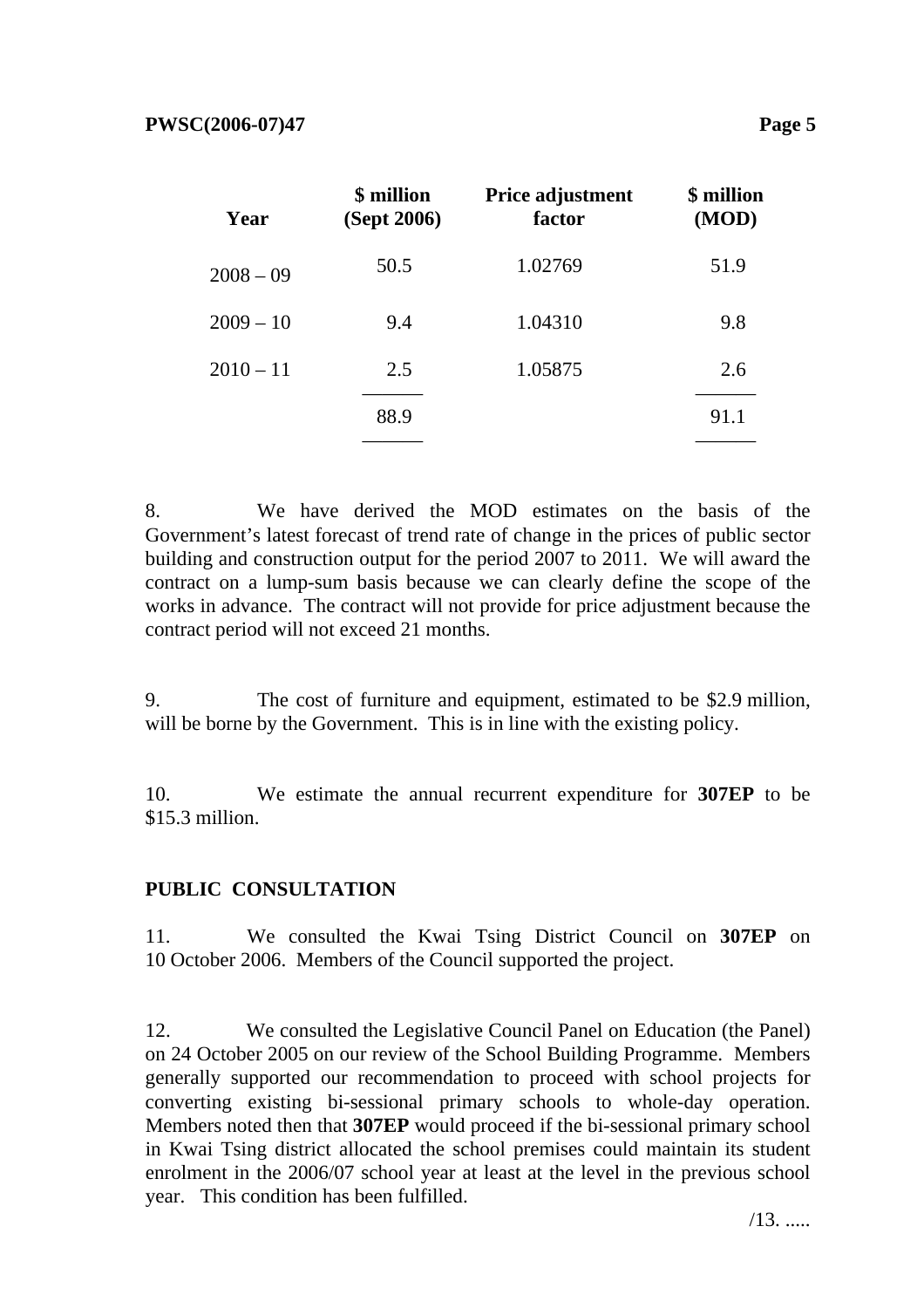13. We circulated to the Panel an information paper on this primary school project on 9 November 2006. We have not received any objection to the project.

# **ENVIRONMENTAL IMPLICATIONS**

14. We engaged a consultant to conduct a Preliminary Environmental Review (PER) for **307EP** in July 2006. The PER recommended the installation of insulated windows and air-conditioning for rooms exposed to traffic noise exceeding the limits recommended in the Hong Kong Planning Standards and Guidelines. The recommended mitigation measures include the provision of insulated windows and air-conditioning for ten classrooms, one special room and three small group teaching rooms on 1/F to 6/F at south-eastern facade of the classroom block at a cost of \$1.7 million. We will fund the cost of the above mitigation measures and have included it as part of the building services in the project estimate.

15. During construction, we will control noise, dust and site run-off nuisances to within established standards and guidelines through the implementation of mitigation measures in the relevant contract. These include the use of silencers, mufflers, acoustic lining or shields for noisy construction activities, frequent cleaning and watering of the sites, and the provision of wheelwashing facilities.

16. We have considered in the planning and design stages to reduce the generation of construction and demolition (C&D) materials where possible. In addition, we will require the contractor to reuse inert C&D materials on site or in other suitable construction sites as far as possible (e.g. use suitable excavated materials for filling within the site, use metal site hoardings and signboards so that these materials can be recycled or reused in other projects), in order to minimize the disposal of C&D materials to public fill reception facilities<sup>3</sup>. We will encourage the contractor to maximize the use of recycled or recyclable C&D materials, as well as the use of non-timber formwork to further minimize the generation of construction waste.

 $/17$ 

<sup>3</sup> Public fill reception facilities are specified in Schedule 4 of the Waste Disposal (Charges for Disposal of Construction Waste) Regulation. Disposal of public fill in public fill reception facilities requires a licence issued by the Director of Civil Engineering and Development.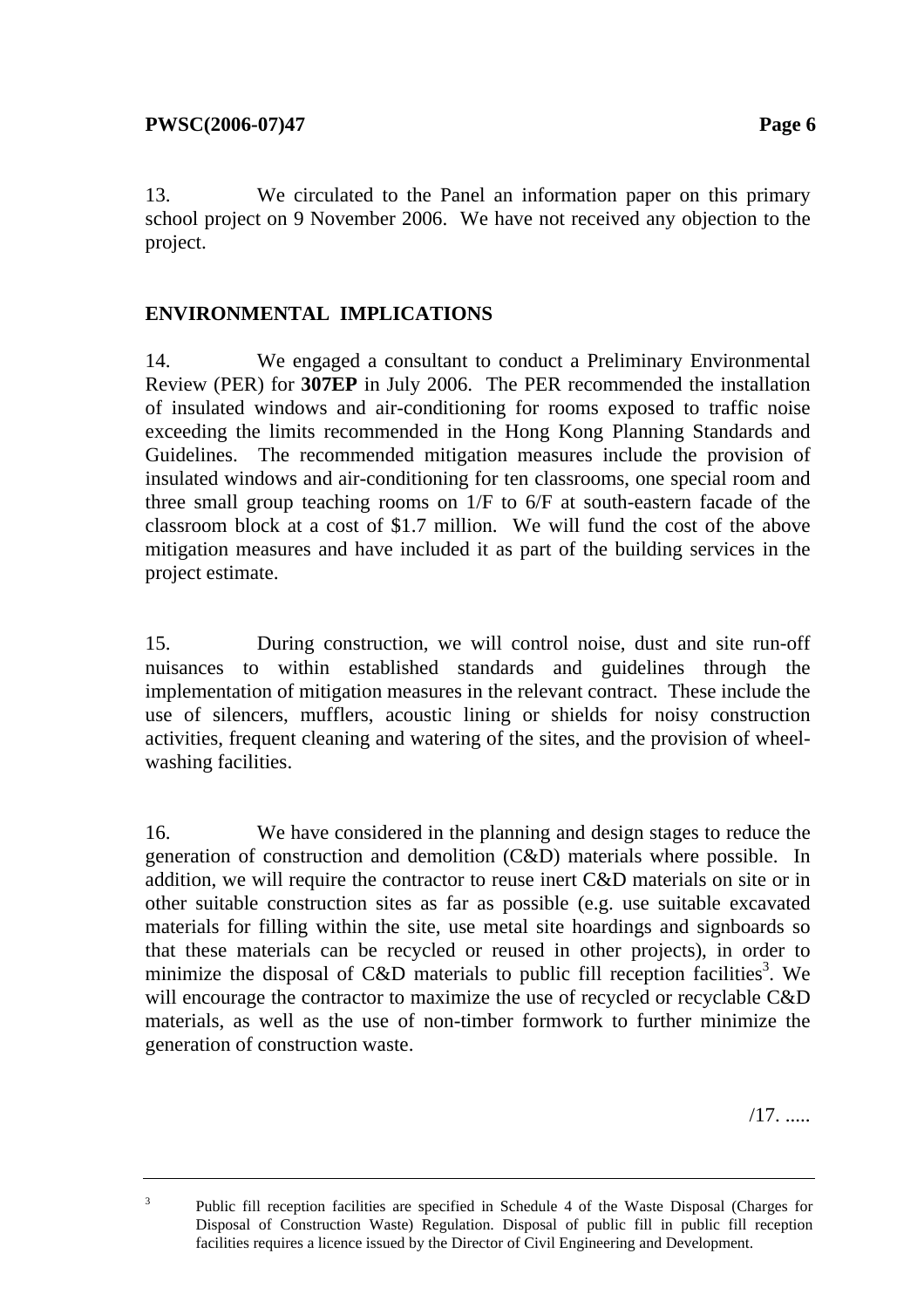17. We will also require the contractor to submit a waste management plan (WMP) for approval. The WMP will include appropriate mitigation measures to avoid, reduce, reuse and recycle C&D materials. We will ensure that the dayto-day operations on site comply with the approved WMP. We will also control the disposal of public fill, C&D materials and C&D waste to public fill reception facilities and landfills respectively through a trip-ticket system. We will require the contractor to separate public fill from C&D waste for disposal at appropriate facilities. We will also record the disposal, reuse and recycling of C&D materials for monitoring purposes.

18. We estimate that the project will generate about 10 000 tonnes of C&D materials. Of these, we will reuse about 5 400 tonnes (54.0%) on site and deliver 3 700 tonnes (37.0%) to public fill reception facilities for subsequent reuse. In addition, we will dispose of 900 tonnes (9.0%) at landfills. The total cost for accommodating C&D materials at public fill reception facilities and landfill sites is estimated to be \$212,400 for this project (based on an unit cost of \$27/tonne for disposal at public fill reception facilities and  $$125/tonne<sup>4</sup>$  at landfills).

# **LAND ACQUISITION**

19. The project does not require land acquisition.

# **BACKGROUND INFORMATION**

20. We upgraded **307EP** to Category B in October 2003. We engaged an architectural consultant in February 2005 for the topographical survey, detailed design and the PER. We appointed a term contractor in April 2005 to carry out site investigation. The total cost is \$2.1 million. We engaged a quantity surveying consultant in September 2006 to prepare tender documents at a cost of \$329,000. We have charged these amounts to block allocation **Subhead 3100GX** "Project feasibility studies, minor investigations and consultants' fees for items in Category D of the Public Works Programme". The architectural consultant and the term contractor have completed the topographical survey, detailed design, PER and site investigation. The quantity surveying consultant is finalising the tender documentation.

 $/21.$  .....

<sup>4</sup>

This estimate has taken into account the cost for developing, operating and restoring the landfills after they are filled and the aftercare required. It does not include the land opportunity cost for existing landfill sites (which is estimated at  $$90/m<sup>3</sup>$ ), nor the cost to provide new landfills (which is likely to be more expensive) when the existing ones are filled.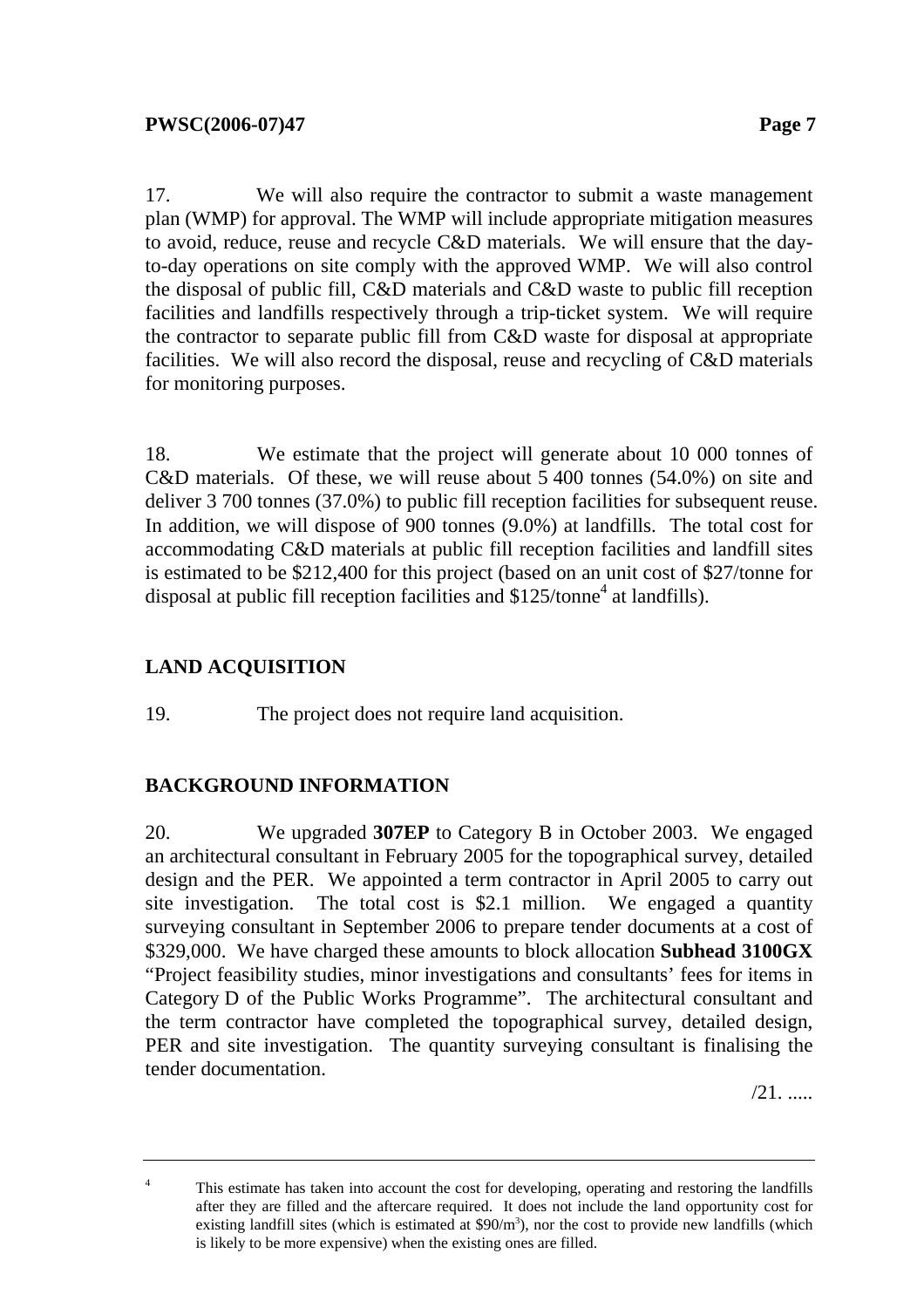21. The proposed works will involve removal of 29 living trees, including 15 to be felled and 14 to be replanted within the project site. All trees to be removed are not important trees<sup>5</sup>. We will incorporate planting proposals as part of the project, including estimated quantities of 15 new trees and 500 shrubs.

22. We estimate that the proposed works will create about 110 jobs (97 for labourers and another 13 for professional/technical staff) providing a total employment of 1 800 man-months.

--------------------------------------

Education and Manpower Bureau November 2006

5

 "Important trees" refer to trees in the Register of Old and Valuable Trees, or any other trees that meet one or more of the following criteria –

- (a) trees of 100 years old or above;
- (b) trees of cultural, historical or memorable significance e.g. Fung Shui tree, tree as landmark of monastery or heritage monument, and trees in memory of an important person or event;
- (c) trees of precious or rare species;
- (d) trees of outstanding form (taking account of overall tree sizes, shape and any special features) e.g. trees with curtain like aerial roots, trees growing in unusual habitat; or
- (e) trees with trunk diameter equal or exceeding 1.0 metre (measured at 1.3 metre above ground level), or with height/canopy spread equal or exceeding 25 metres.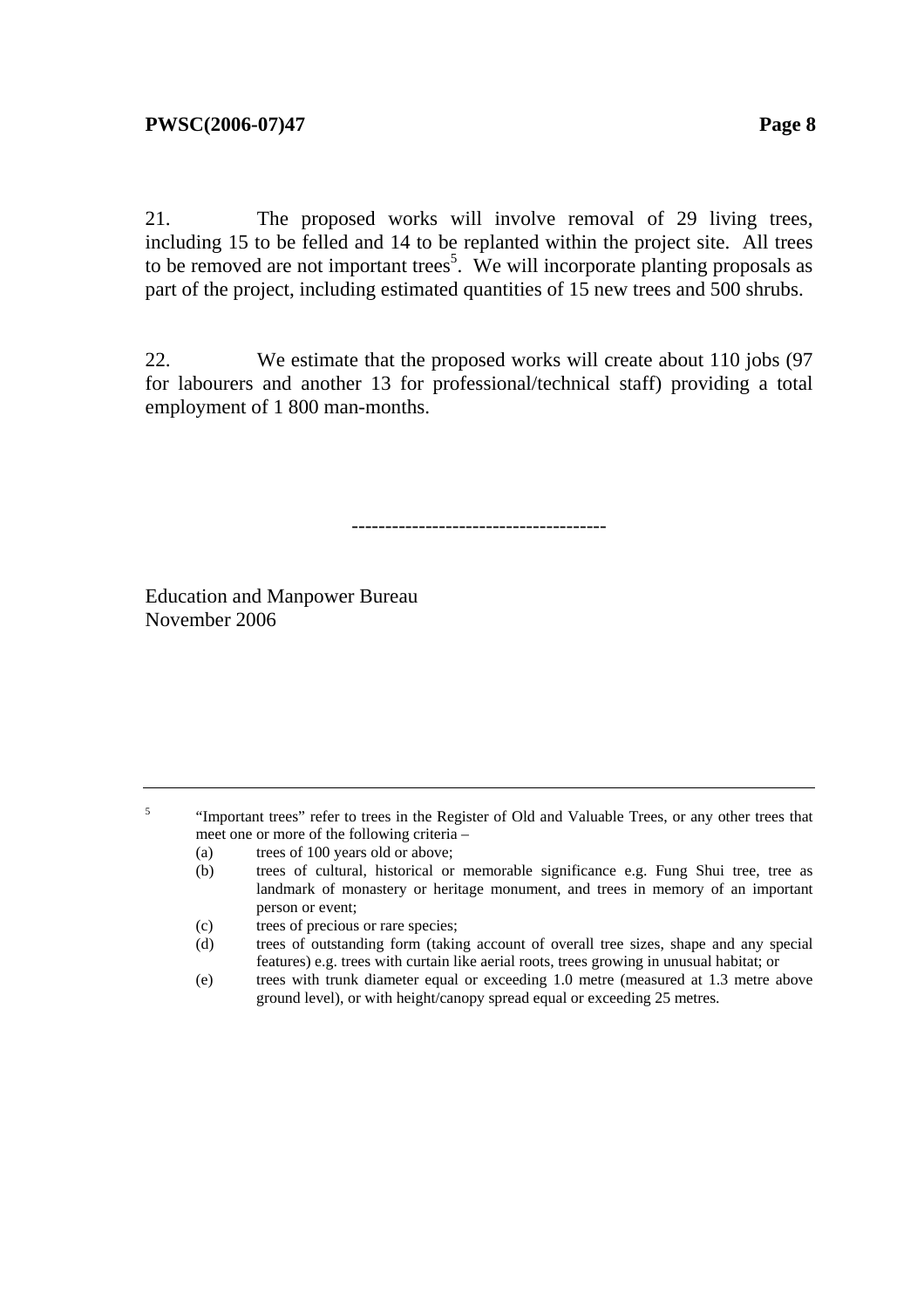

Architectural Services Department - PMB1

Consultance Agreement No. 9AN 004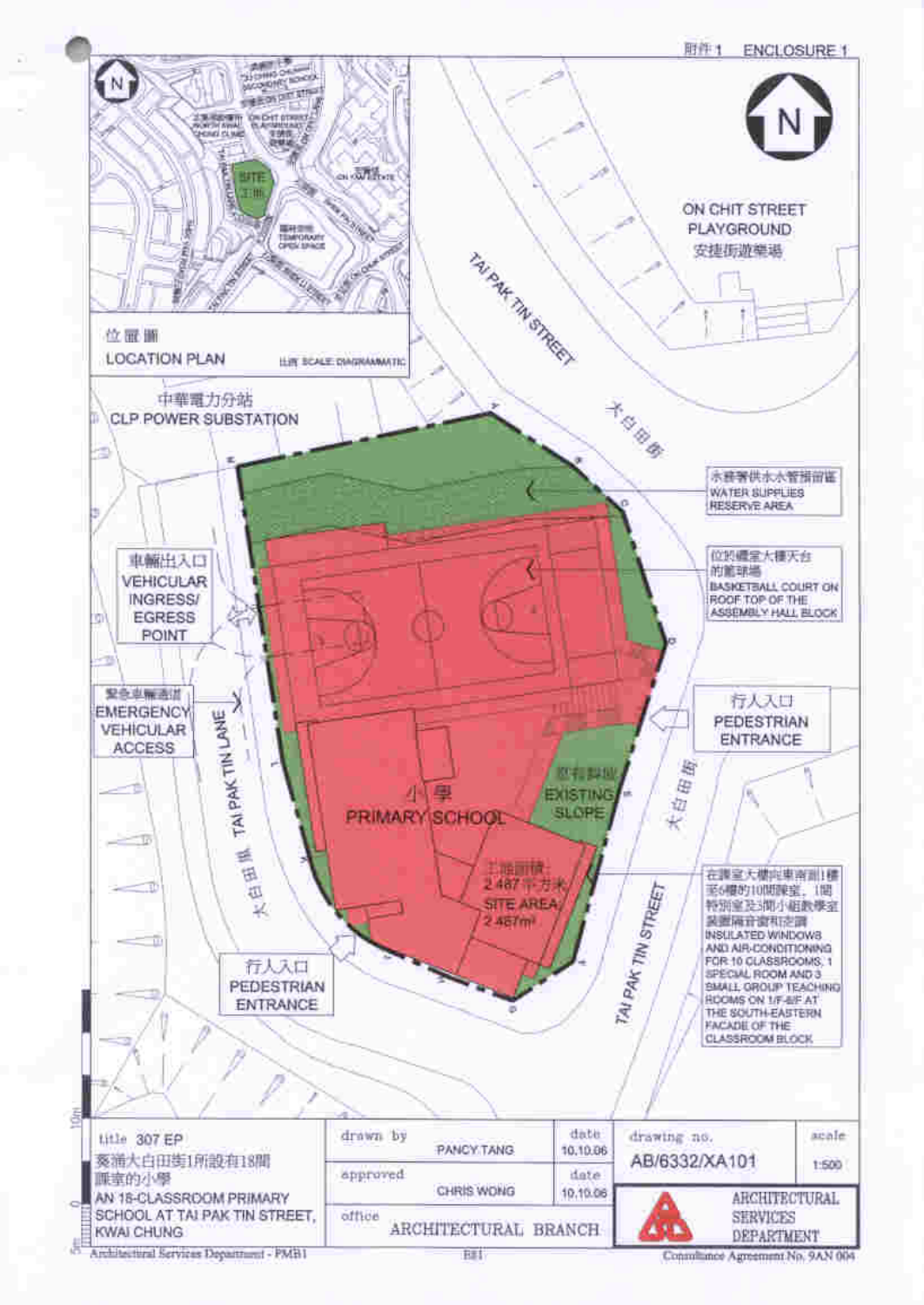

**ICTILITE SCHOOL PREMISES FROM NORTH-WESTERN DIRECTION (ARTIST'S IMPRESSION)** 

| Litin 307 EP<br> 薬涌大白田街1所設有18脚                    | drawn by<br><b>PANCY TANG</b>  | date<br>10.10.06 | drawing no.<br>AB/6332/XA102    | sinnie.<br>N.T.S. |
|---------------------------------------------------|--------------------------------|------------------|---------------------------------|-------------------|
| 腰室的小學<br>AN 18-CLASSROOM PRIMARY                  | opproved<br>CHRIS WONG         | date<br>10.10.06 | <b><i>ARCHUTSCITURAL</i></b>    |                   |
| <b>SCHOOL AT TAI PAK TIN STREET</b><br>KWAI CHUNG | office<br>ARCHITECTURAL BRANCH |                  | SERVICES<br>DEPARTMENT          |                   |
| Architectural Services Department - PMB1          | BB                             |                  | countinue Agreement No. 9AN 004 |                   |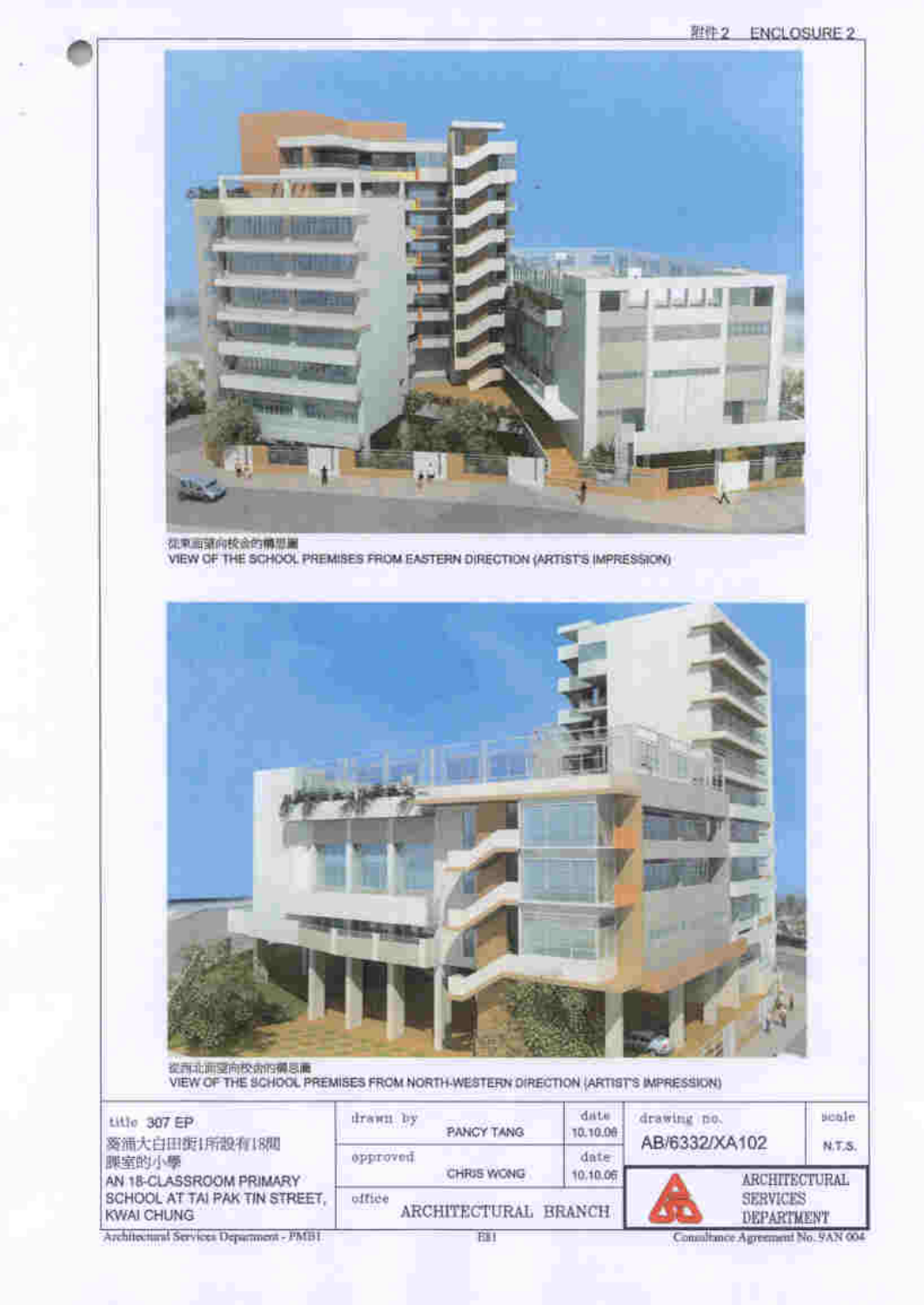### **307EP – An 18-classroom primary school at Tai Pak Tin Street, Kwai Chung**

| <b>Consultants' staff costs</b> |                                        |                           | <b>Estimated</b><br>man-<br>months | Average<br>$MPS^*$<br>salary<br>point | <b>Multiplier</b><br>(Note 1) | <b>Estimated</b><br>fee<br>(\$ million) |
|---------------------------------|----------------------------------------|---------------------------|------------------------------------|---------------------------------------|-------------------------------|-----------------------------------------|
| (a)                             | Contract<br>administration<br>(Note 2) | Professional<br>Technical |                                    |                                       |                               | 1.1<br>0.3                              |
| (b)                             | Site supervision<br>(Note 3)           | Professional<br>Technical | 20.7<br>48.6                       | 38<br>14                              | 1.6<br>1.6                    | 1.8<br>1.4                              |
|                                 |                                        |                           |                                    |                                       | Total                         | 4.6                                     |

#### **Breakdown of the estimate for consultants' fees**

\* MPS = Master Pay Scale

### **Notes**

- 1. A multiplier of 1.6 is applied to the average MPS point to estimate the cost of resident site staff supplied by the consultants. (As at 1 January 2006, MPS point  $38 = $54,255$  per month and MPS point  $14 = $18,010$  per month.)
- 2. The consultants' staff cost for contract administration is calculated in accordance with the existing consultancy agreement for the design and construction of **307EP**. The assignment will only be executed subject to Finance Committee's approval to upgrade **307EP** to Category A.
- 3. The consultants' staff cost for site supervision is based on the estimate prepared by the Director of Architectural Services. We will only know the actual man-months and actual costs after completion of the construction works.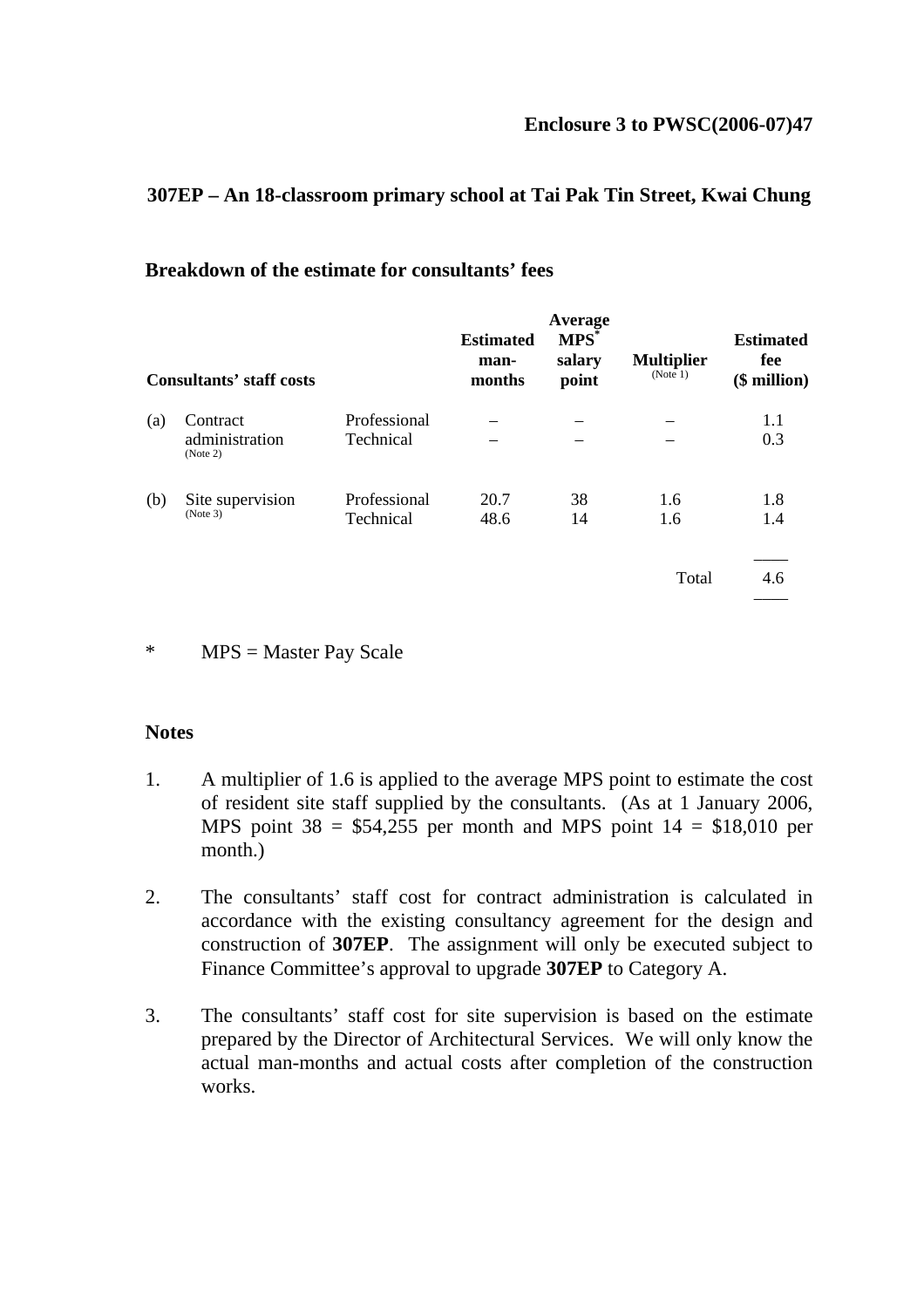### **Enclosure 4 to PWSC(2006-07)47**

# **A comparison of the reference cost of an 18-classroom primary school project with the estimated cost of 307EP**

# **\$ million (in Sept 2006 prices)**

|     |                                                      | Reference cost*        | <b>307EP</b>       |                 |
|-----|------------------------------------------------------|------------------------|--------------------|-----------------|
| (a) | Slope stabilisation                                  |                        | 2.1                | (See note A)    |
| (b) | Piling                                               | 7.6                    | 11.4               | (See note B)    |
| (c) | <b>Building</b>                                      | 39.5                   | 39.5               |                 |
| (d) | <b>Building services</b>                             | 10.6                   | 14.0               | (See note $C$ ) |
| (e) | Drainage                                             | 1.5                    | 1.5                |                 |
| (f) | External works                                       | 6.8                    | 5.1                | (See note D)    |
| (g) | Furniture and equipment                              |                        | 2.9                | (See note E)    |
| (h) | Consultants' fees                                    |                        | 4.6                | (See note $F$ ) |
| (i) | Contingencies                                        | 6.6                    | 7.8                |                 |
|     | Total                                                | 72.6                   | 88.9               |                 |
| (j) | Construction floor area                              | $8\,476\,\mathrm{m}^2$ | $8550 \text{ m}^2$ |                 |
| (k) | Construction unit cost<br>$\{[(c) + (d)] \div (j)\}$ | $$5,910/m^2$           | $$6,257/m^2$$      |                 |

### **\* Assumptions for reference cost**

1. The estimation is based on the assumption that the school site is uncomplicated and without unusual environmental restrictions. No allowance is reserved for specific environmental restrictions such as the provision of insulated windows, air-conditioning and boundary walls to mitigate noise impacts on the school.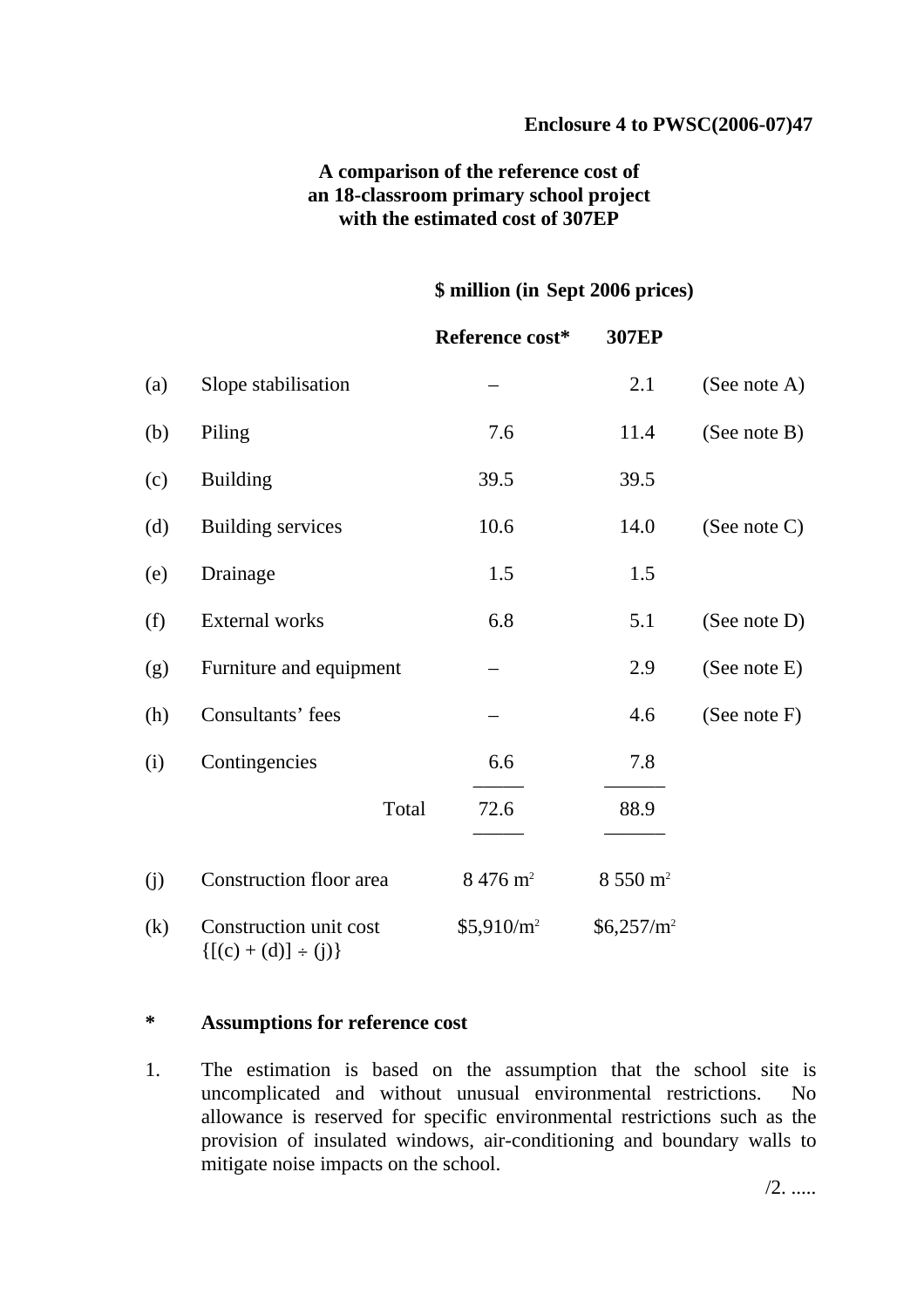- 2. No site formation works/geotechnical works are required as they are normally carried out by other government departments under a separate engineering vote before handing over the project site for school construction.
- 3. Piling cost is based on the use of 95 steel H-piles at an average depth of 30 metres, assuming that percussive piling is permissible. It also includes costs for pile caps, strap beams and testing. No allowance is reserved for the effect of negative skin friction due to fill on reclaimed land.
- 4. Cost for drainage and external works is for a standard 18-classroom primary school site area of  $3.950 \text{ m}^2$  built on an average level site without complicated geotechnical conditions, utility diversions, etc. (i.e. a "greenfield" site).
- 5. No consultancy services are required.
- 6. Furniture and equipment costs are excluded as they are usually borne by the sponsoring bodies of new schools.
- 7. The reference cost for comparison purpose is subject to review regularly. We will review, and revise if necessary, the reference cost which should be adopted for future projects.

## **Notes**

- A. Slope stabilisation is required because part of the school building is built on slope and the stability of the existing slope will be affected by construction activities.
- B. The piling cost is higher because its estimate is based on a different piling system of 85 non-percussion H-piles at an average depth of 20 metres to suit the actual site condition. Percussive piling is not suitable for this site, as there is a 750mm diameter water mains running through the site and there are residential buildings nearby. In order to prevent the creation of nuisance to nearby residents as well as the burst of water mains caused by undue vibrations and settlements, excessive vibrations and noise generated by percussive piling should be avoided. Monitoring work will be required during piling work to ensure that vibrations and settlements, if any, are within acceptable limits.